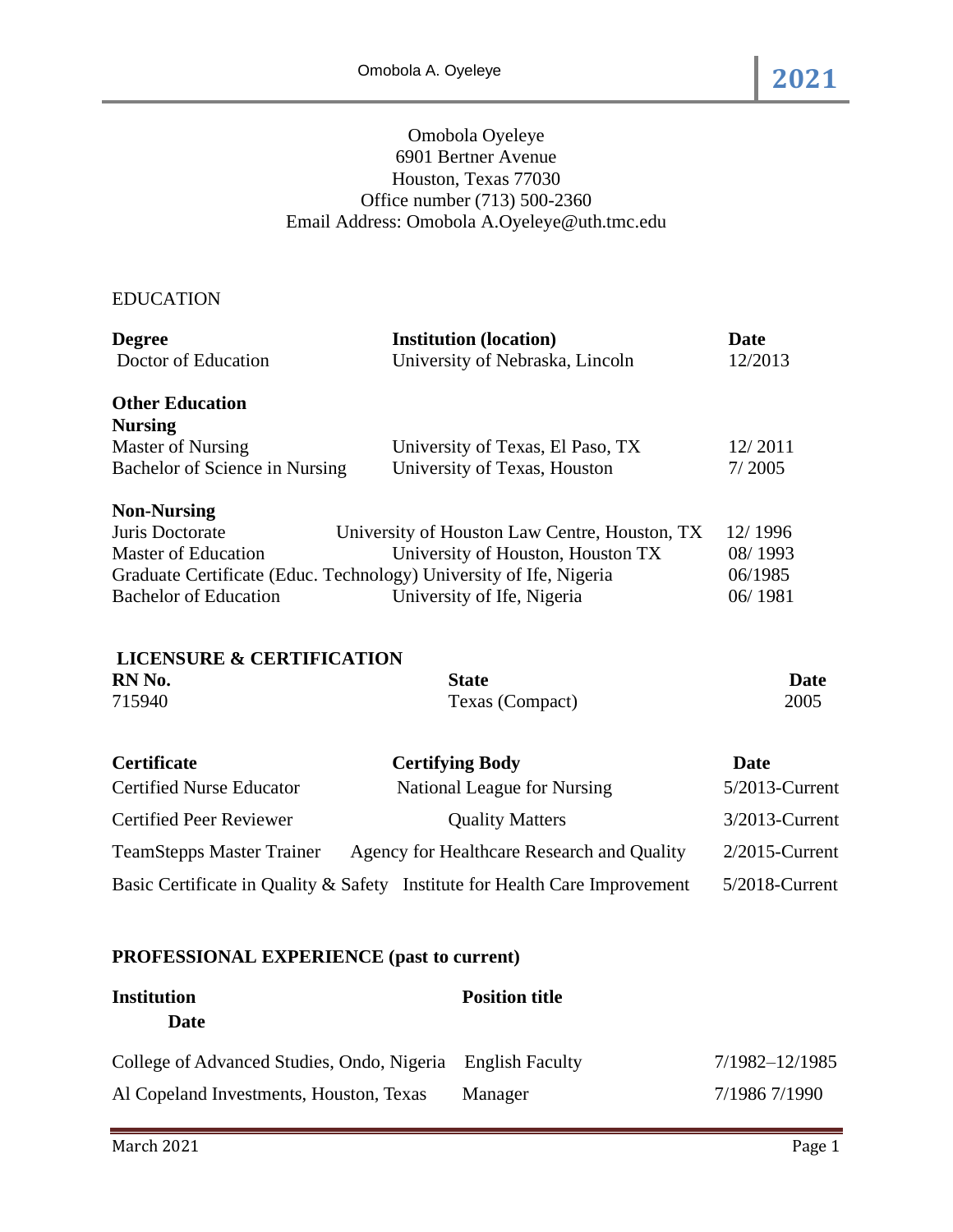| Houston Independent School District                     | <b>Elementary Teacher</b>               | 8/1990-6/1993     |
|---------------------------------------------------------|-----------------------------------------|-------------------|
| San Jacinto Community College                           | Adj. Grammar & Writing Faculty          | 9/1993-6/1994     |
| Advocacy Incorporated, Houston, Texas                   | Attorney/Mediator                       | 5/1997-6/1998     |
| Law Offices of Bola A. Oyeleye                          | Attorney-Mediator                       | 9/1999-11/2006    |
| Pearland Independent School District<br>Pearland, Texas | <b>ESL</b> Teacher                      | 1/2007-10/2008    |
| Memorial Hermann System, Houston, Tx                    | <b>Staff RN</b> (Rotating Charge)       | 7/2005-4/2009     |
| Houston Independent School District<br>Houston, Texas   | <b>Literacy Coach</b>                   | 10/2009-5/2010    |
| George Washington University Arlington, VA              | <b>ELL</b> Specialist                   | 4/2011-7/2010     |
| Northern Virginia Comm. College<br>Springfield, VA      | <b>Assoc. Nursing Professor</b>         | 1/2012-5/2016     |
| Chamberlain College of Nursing<br>Arlington VA          | <b>Visiting Professor</b>               | 10/2014-5/2016    |
| <b>Standard College of Nursing</b><br>Falls Church, VA  | Assoc. Dir. of Curriculum & Instruction | $8/2014 - 5/2016$ |
| Cizik School of Nursing, Houston, Tx                    | <b>Assistant Professor</b>              | 5/2016-Current    |

# **HONORS & AWARDS (past to current)**

| Award                            | <b>Awarding Organization</b>                                           | <b>Date</b> |
|----------------------------------|------------------------------------------------------------------------|-------------|
| ESL Teacher of the Year          | Sutton Elementary, Houston ISD                                         | 1992        |
| District ESL Teacher of the Year | Pearland Independent School District, Texas                            | 2005        |
| Nursing Faculty of the Year      | Northern Virginia Comm. College                                        | 2015        |
|                                  | Twenty Outstanding Nurses of 2019 Texas Nurses Association, District 9 | 2019        |

## **GRANTS**

# **Training Grants (past to current)**

Leadership Education in Neurodevelopmental Disabilities and Related Disorders Training Program (Lonestar LEND) (T73MC22236), Funding Agency: HRSA, (P.I.: Pauline Filipek at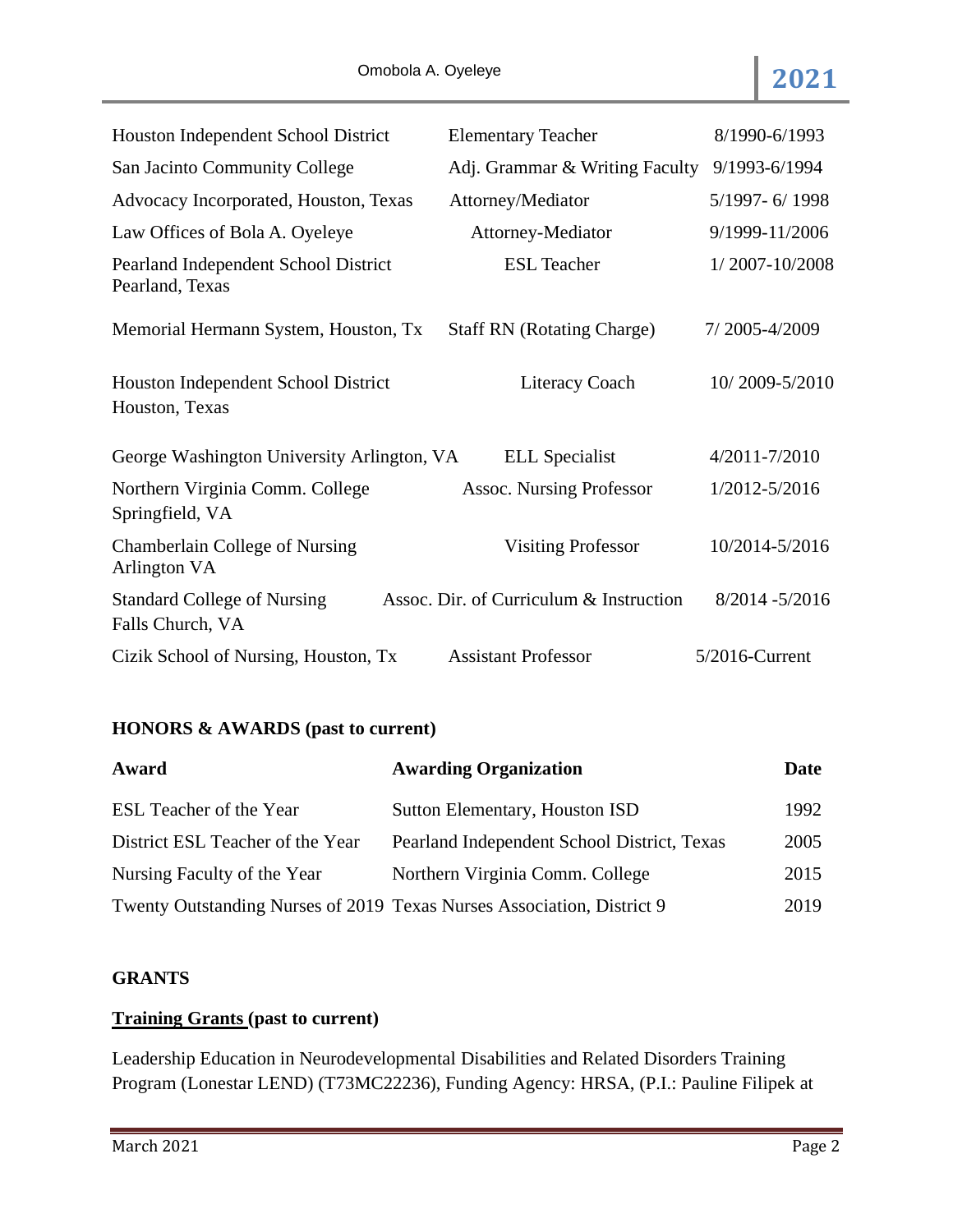UT McGovern Medical School), Total Amount: \$3,127,745. **Role**: UTH Nursing Faculty: Amount: 5% of Salary, Dates: 07/01/16 – 06/30/2021.

**Role:** UTH Nursing Faculty & Executive Board Member: Amount 10% of Salary, Dates: 2021- 2026 [Renewal Submitted]

## **Peer-Reviewed Publications**

- Oyeleye, O. A. (2019). The Nurse Practitioner's Role in Assisting Clients with Disabilities to Receive Reasonable Accommodation Under the Americans With Disabilities Act. *The Journal for Nurse Practitioners*. https://doi.org/10.1016/j.nurpra.2019.03.005.
- Oyeleye, O.A., (2019) The Nursing Licensure Compact and Its Disciplinary Provisions: What Nurses Should Know. OJIN: *The Online Journal of Issues in Nursing* Vol. 24, No. 2. https://doi.org/ 10.3912/OJIN.Vol24No02PPT09
- Oyeleye, O.A., (2019). Examining the Discipline of Nurse Practitioners for Medical Records Infractions. *The Journal for Nurse Practitioners*.

<https://doi.org/10.1016/j.nurpra.2019.06.009>

- Oyeleye, O. A. (2019). A costly failure to report changes in a patient's condition. *Nursing2019*, 49(11), 11-14.
- Oyeleye, O. A. (2019). Medical Diagnoses for Sale or for Political Reasons: We are all Victims. *The Journal of Healthcare Ethics & Administration*, *5*(1), 1–6.

<https://doi.org/10.22461/jhea.1.71620>

Oyeleye, O. A. (2020). Failure to act is not an option. *Nursing2020*, 50(2), 13-15.

Oyeleye, O. (2020). Providing effective communication to patients who are deaf or hard of hearing. *American Nurse*. [https://www.myamericannurse.com/providing-effective](https://www.myamericannurse.com/providing-effective-communication-to-patients-who-are-deaf-or-hard-of-hearing/)[communication-to-patients-who-are-deaf-or-hard-of-hearing/](https://www.myamericannurse.com/providing-effective-communication-to-patients-who-are-deaf-or-hard-of-hearing/)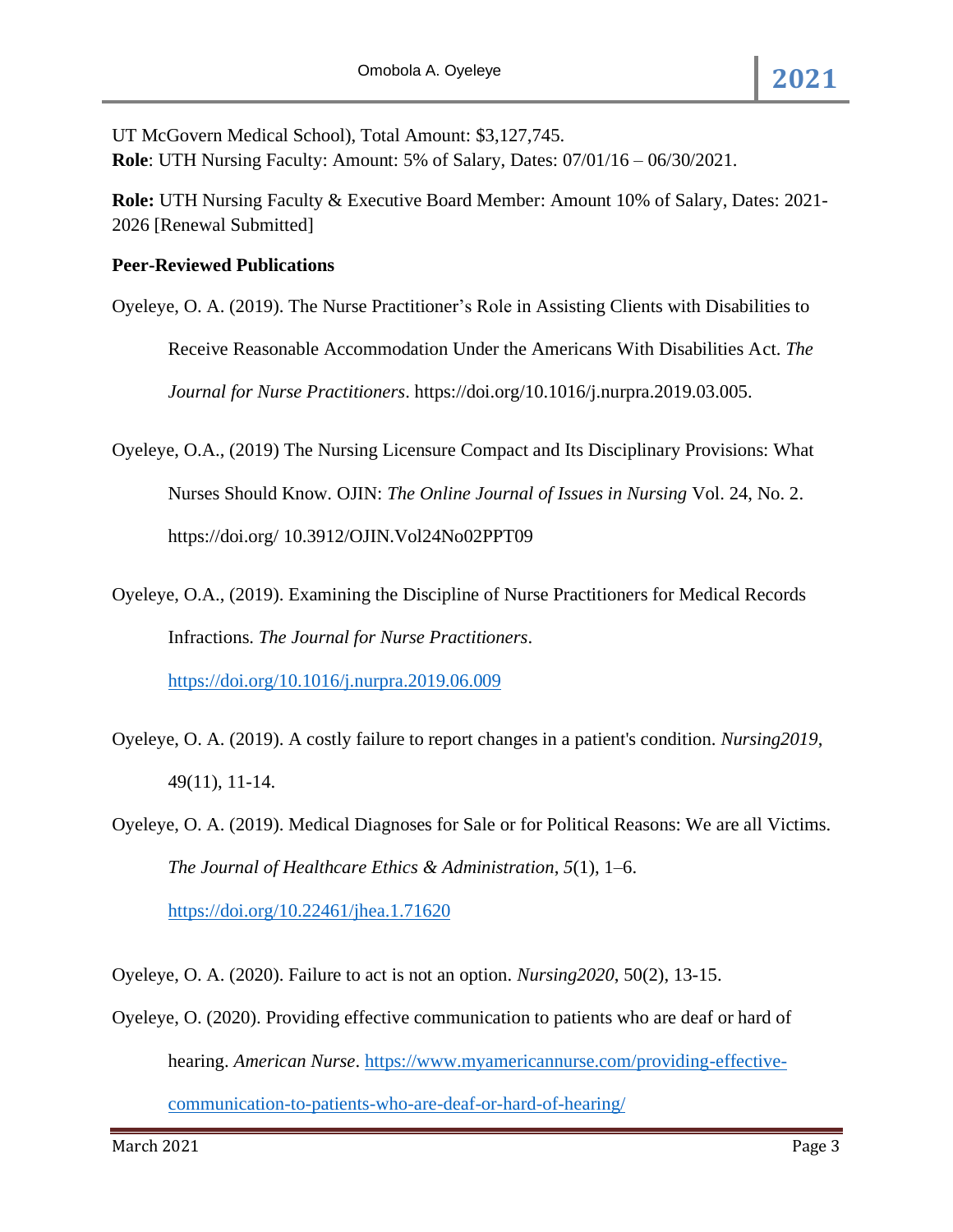Oyeleye, O.A. (2021). The HIPAA Privacy Rule, COVID-19, and nurses' privacy rights. *Nursing2021*, 51(2), 11-14.

### **Non-Peer Reviewed Publications (past to current)**

Oyeleye, O.A. (2008). Play: A Parenting Tool. The Drum. March/April 2008

Oyeleye, O.A., (2013). Protecting the Civil Rights of English Language Learners Today: A

Study of the Recent DOJ and OCR Investigations of Selected School Districts in the

United States*.* (Doctoral dissertation). Retrieved from:

[https://digitalcommons.unl.edu/cgi/viewcontent.cgi?referer=&httpsredir=1&article=1167](https://digitalcommons.unl.edu/cgi/viewcontent.cgi?referer=&httpsredir=1&article=1167&context=cehsedaddiss)

[&context=cehsedaddiss.](https://digitalcommons.unl.edu/cgi/viewcontent.cgi?referer=&httpsredir=1&article=1167&context=cehsedaddiss)

#### **PRESENTATIONS**

#### **National**

Oyeleye, O.A. (June 2017). *Preventing Diabetes and Its Disabling Co-Morbidities*, 6th Annual Praying Mothers National Conference, College Park Maryland, USA. Speaker.

Oyeleye, O.A. (August 16-18, 2018). *"That's My Story, and I'm Sticking to It": Findings and Implications from APRNs' Defenses in Board Disciplinary Actions*. The American Association of Nurse Attorneys, 2018 Annual Meeting and Educational Conference; Denver Colorado. Poster Presentation

Oyeleye, O.A. (October 2018). *Disability-Competent Care: Strategies for Health Care Professionals"* Poster Presentation at the 44TH Annual Transcultural Nursing Society Conference. San Antonio, Texas. Poster Presentation.

Oyeleye, O.A. (March 2019). *Certification Testing and the Americans with Disabilities Act: Cases and Judicial Decisions.* Presentation at the American Board of Nursing Specialties Spring 2019 Conference. Tampa Florida. **Invited Speaker**

Oyeleye, O.A. (2019). *Representing Nurses and Healthcare Workers Under the Americans with Disabilities Act: Cases and Judicial Decisions.* The American Association of Nurse Attorneys, 2019 Annual Meeting and Educational Conference. August 9, 2019, Podium Presentation.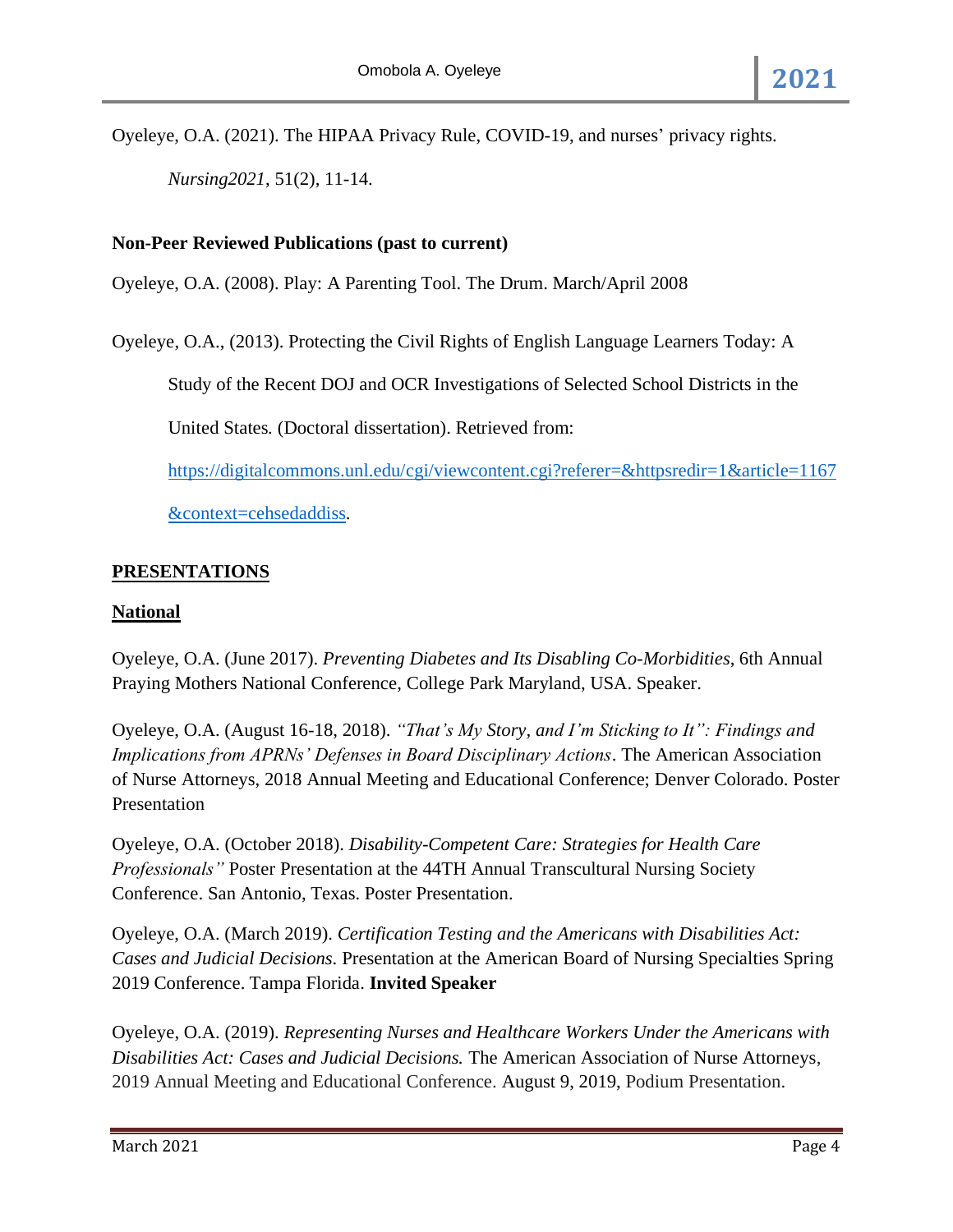McBee, M.E., Oyeleye, O.A. (September 2020). *Addressing Nurse Suicide in an Online RN-BSN Course: Students' Awareness and Lessons Learned.* The 2020 National League for Nursing Education Summit. Poster Presentation.

## **Regional/State**

Oyeleye, O.A. (October 25, 2012). *Meeting the Needs of the ESL Student in Nursing School* Virginia Community College System (VCCS) Nursing and Allied Health Peer Group Conference, Richmond, Virginia

Oyeleye, O.A. (April 8, 2015). *"We're Here to Help, Isn't that Enough?" Cultural Considerations When Health Care Professionals Work in Other Countries*. East Coast Colleges Social Science Association, National Conference, Reston, Virginia.

Lewandowski, S., Oyeleye, O.A., & Anasi, S.A. (2021). An Online Instructional Module in Nursing Incivility: Exploring Student Experiences and Themes. The Texas League for Nursing Spring Summit, April 9, 2021. Podium Presentation.

## **Local**

Oyeleye, O.A., (2017). *TEAMSTEPPS: Situation Monitoring*. Presentation at the Center for Interprofessional Collaboration (CIPC) Spring 2017 Interprofessional Team Training Workshop. University of Texas at Houston. April 21, 2017. Presenter

Oyeleye, O. A. (2017) Nursing *Today;* Presentation at the Robert Wood Johnson Foundation Summer Health Professions Education Program (SHPEP). University of Texas at Houston, Houston, Texas.

Oyeleye, O. A. (2017). *Walk a Mile in the Shoes of Your ESL Nursing Student.* Presentation at University of Texas at Houston Cizik School of Nursing, September 21, 2017; Houston, Texas.

Oyeleye, O. A. (2018). *Let's Talk about Nursing.* Presentation at the Robert Wood Johnson Foundation Interprofessional Summer Health Professions Education Program (SHPEP), University of Texas at Houston; June 11, 2018, Houston, Texas.

Oyeleye, O.A. (2019). *Professional Nursing Within a Multidisciplinary Environment.*  Presentation at the Robert Wood Johnson Foundation Interprofessional Summer Health Professions Education Program (SHPEP), University of Texas at Houston, Houston, Texas.

Oyeleye, O.A. (2019). *The Role of the Nursing Professional in the Care of Clients with Intellectual and Developmental Disabilities and Autism Spectrum Disorders*. The Lonestar Leadership Education in Neurodevelopmental Disabilities (LEND). April 23, 2019. Speaker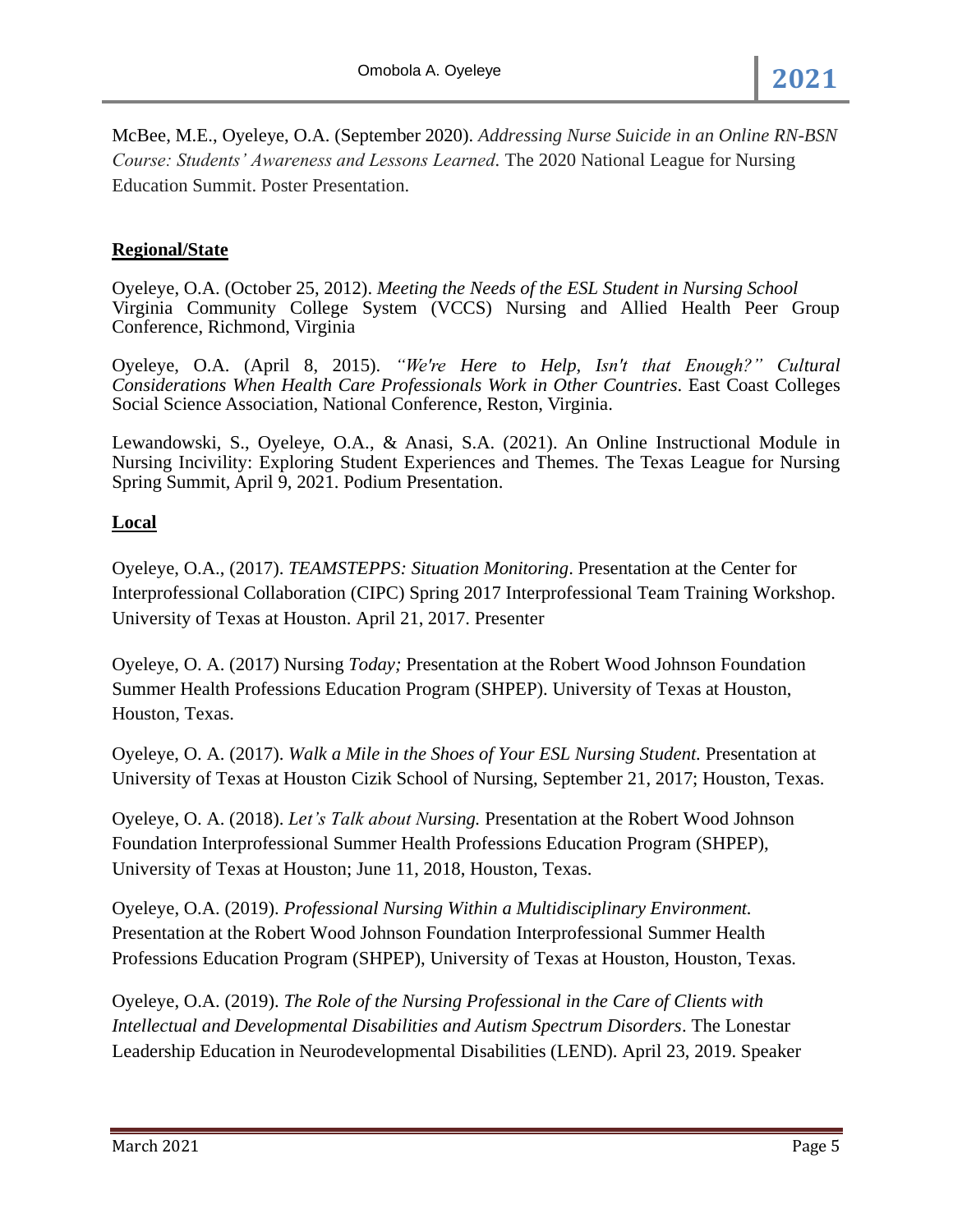Oyeleye, O.A. (2020). *How Nurses Contribute to the Care of Clients with Intellectual and Developmental Disabilities and Autism Spectrum Disorders*. The Lonestar Leadership Education in Neurodevelopmental Disabilities (LEND). May 8, 2020. Speaker.

# **PROFESSIONAL SERVICE**

| <b>Consultations</b>                                               |                 |                                                                         |                   |
|--------------------------------------------------------------------|-----------------|-------------------------------------------------------------------------|-------------------|
| Organization                                                       | <b>Location</b> | Role                                                                    | <b>Dates</b>      |
| Western Gov. Univ.                                                 |                 | Salt Lake City, Utah Nurs. Educ. Subject-Matter Expert                  | 8/2014-Current    |
|                                                                    |                 | Standard Health Svcs, Inc., Tyson's Corner, VA Accreditation Consultant | 05/15-11/2017     |
| <b>Professional Service</b>                                        |                 |                                                                         |                   |
| Organization                                                       |                 | Role                                                                    | <b>Dates</b>      |
| <b>Quality Matters</b>                                             |                 | <b>Higher Education Online Course Reviewer</b>                          | 3/2013-Current    |
| <b>Accreditation Commission</b><br>for Education in Nursing (ACEN) |                 | <b>Site Visitor</b>                                                     | 5/2015-7/2016     |
| <b>Health Resources and</b><br>Services Administration (HRSA)      |                 | <b>Grant Reviewer</b>                                                   | $6/2017$ -Current |
| <b>Memorial Hermann Nursing</b><br><b>Residency Graduation</b>     |                 | Poster Judge                                                            | 8/2016            |
| Jones & Bartlett Learning                                          |                 | Proposal Reviewer                                                       | 10/2017           |
| Tx Nurses Assoc. Dist. 9                                           |                 | Alternate Delegate, House of Delegates                                  | 2018-2020         |
| <b>American Association of Nurse Attorneys</b>                     |                 | Co-Chair, Educ. Section                                                 | 3/2019-10/2021    |
| <b>Wolters Kluwer Journals</b>                                     |                 | <b>Manuscript Reviewer</b>                                              | 2019-Ongoing      |
| Worldviews on Evidence-Based Nursing                               |                 | <b>Manuscript Reviewer</b>                                              | 2019-Ongoing      |
| <b>Professional Memberships</b>                                    |                 |                                                                         | <b>Dates</b>      |
| National League for Nursing                                        |                 |                                                                         | 2014-Current      |
| <b>Texas Nurses Association</b>                                    |                 |                                                                         | 2018-Current      |
| <b>American Nurses Association</b>                                 |                 |                                                                         | 2019-Current      |
| The American Association of Nurse Attorneys                        |                 | 2018-Current                                                            |                   |
| <b>Developmental Disabilities Nurses Association</b>               |                 |                                                                         | 2019-Current      |
| <b>American Public Health Association</b>                          |                 |                                                                         | 2019-Current      |
| <b>Texas League for Nursing</b>                                    |                 |                                                                         | 2020-Current      |
| <b>Institutional Service</b>                                       |                 |                                                                         |                   |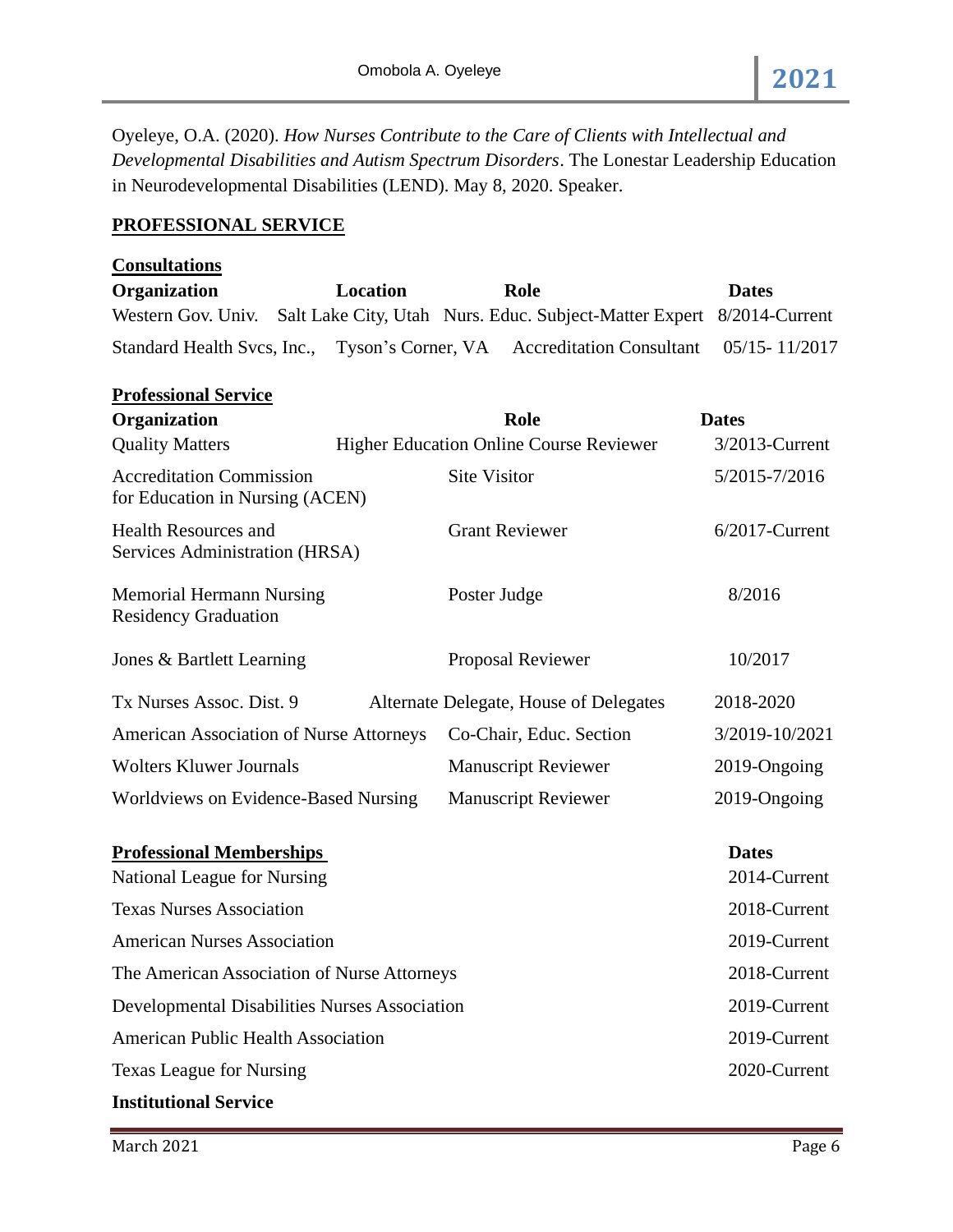# **Northern Virginia Community College**

| <b>Committee</b>                           | Role                  | <b>Dates</b> |
|--------------------------------------------|-----------------------|--------------|
| School: Interview Committee                | Member                | 2012-2013    |
| School: Curriculum Committee               | Member                | 2012-2016    |
| Campus: Campus Council                     | Nursing Dept. Rep.    | 2013-2015    |
| <b>College: Presidential Hearing Panel</b> | Campus Representative | 2014-2015    |

# **The Cizik School of Nursing (CSON), University of Texas at Houston (UTH)**

| <b>Committee</b>                               | Role                                | <b>Dates</b>  |
|------------------------------------------------|-------------------------------------|---------------|
| CSON Bachelors Council (BC)                    | Member                              | 2016-Current  |
| UTH Center for Interprofessional Collaboration | <b>TeamSTEPPS</b> Facilitator       | 2016          |
| <b>CSON BC Simulation Ad Hoc Committee</b>     | Chair                               | 2017          |
| <b>CSON Pacesetters Admissions Committee</b>   | Chair                               | 2019- Current |
| <b>CSON APG Committee, Member</b>              | Member                              | 2017-2019     |
| CSON N3601W Community Health Practice for RNs  | <b>Guest Lecturer</b>               | 2018/2019     |
| <b>CSON RN-BSN Admission Task Force</b>        | Member                              | 2018-Current  |
| <b>CSON Student Ambassadors Program</b>        | <b>TeamSTEPPS Simulation Design</b> | 2018-2019     |
| UTH Safety, Health, Environment Council        | CSON Rep.                           | 2019-2022     |
| <b>UTH LoneStar LEND</b>                       | Core Nursing Faculty 2018-2026      |               |
| <b>CSON Scholarship Committee</b>              | Member                              | 2021-2022     |
| CSON Diversity, Equity & Inclusion Council     | BC Rep                              | 2021-2023     |
| <b>UTH LoneStar LEND</b>                       | <b>Grant Renewal</b>                | 2021          |

# **Community Service**

| <b>Committee</b>                         | Role                          | <b>Dates</b> |
|------------------------------------------|-------------------------------|--------------|
| Yorkshire Elementary, Manassas, VA       | <b>Volunteer Tutor</b>        | 2011/2012    |
| <b>Stop Hunger Now</b>                   | Volunteer Packer              | 2015         |
| Redeemed Christian Church                | Teacher                       | 2016-Current |
| UT Cares Community Outreach              | Volunteer                     | 2018         |
| State of Texas: Disability Rights, Texas | <b>Executive Board Member</b> | 2016-2022    |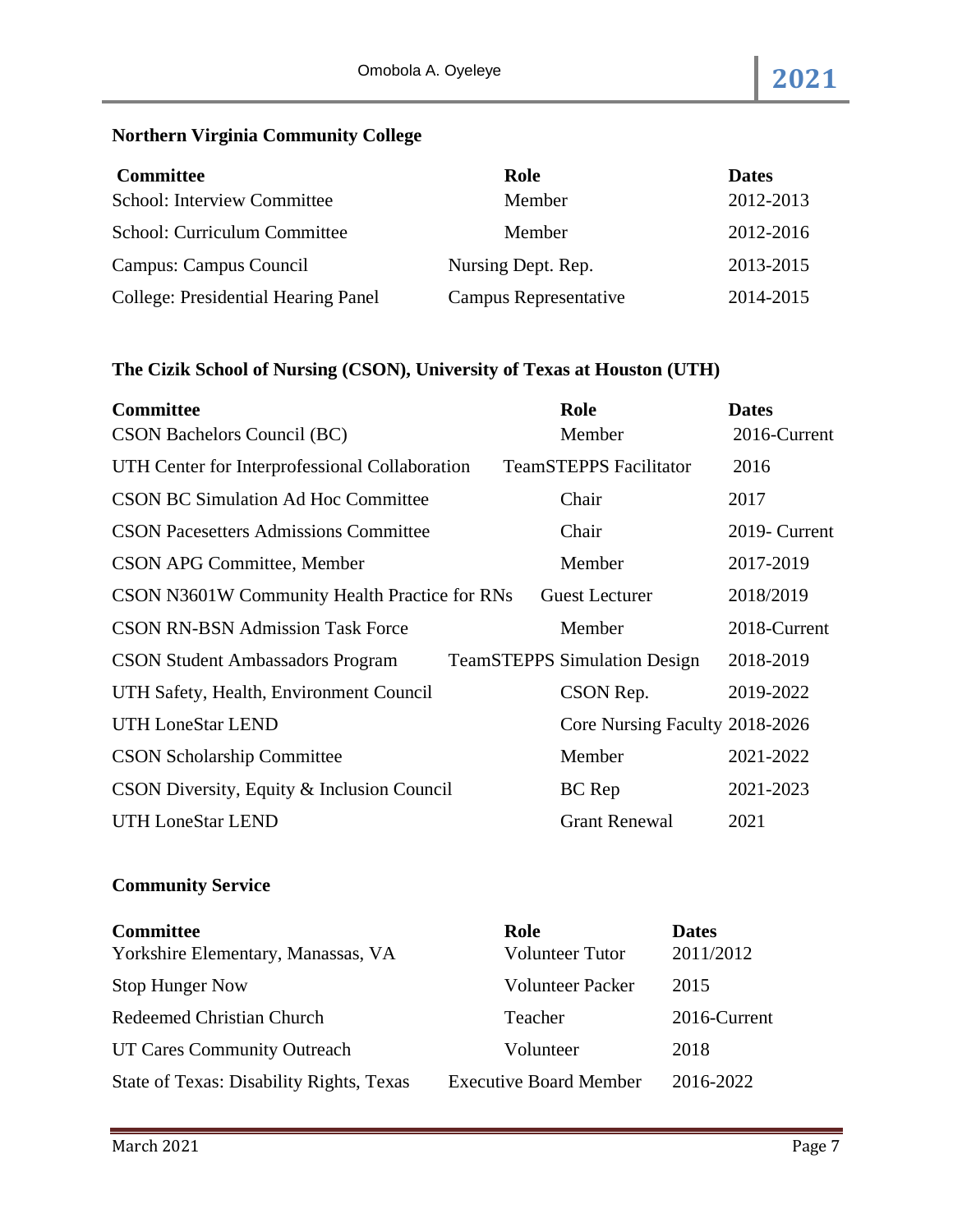| Houston Autism Speaks Annual Walk       | LEND Rep.                | 2019 |
|-----------------------------------------|--------------------------|------|
| Stop the Bleed City of Houston Training | <b>Volunteer Trainer</b> | 2019 |
| UTH COVID-19 Vaccination Hub            | Volunteer                | 2021 |

#### **TEACHING**

#### **Northern Virginia Community College**

### **Fall 2012, Spring 2013, Fall 2013, Spring 2013, Fall 2013, Spring 2014**

NUR 111 Fundamentals of Nursing Clinical (Unit-based)

NUR 111- Fundamentals of Nursing Lecture (Team Teaching)

## **Fall 2014, Spring 2015, Fall 2015, Spring 2016**

NUR 135 Drug Dosage Calculations

NUR 221 Medical Surgical Nursing I Clinical ((Unit-based))

NUR 150: Community-Based Nursing in a Multicultural Environment

#### **STANDARD COLLEGE OF NURSING**

#### **Fall 2014, Spring 2015, Fall 2015, Spring 2016**

NUR. 302: Adult Health/Medical-Surgical Nursing II – Lecture

#### **Spring 2015**

NUR 305: Nursing Pharmacology (Lecture)

## **Chamberlain College of Nursing**

Spring 2015

NUR. 452 Nursing Capstone (Unit-based)

Summer 2015

NUR 322 Pediatric Clinical (Unit-based)

### **Cizik School of Nursing**

March 2021 **Page 8**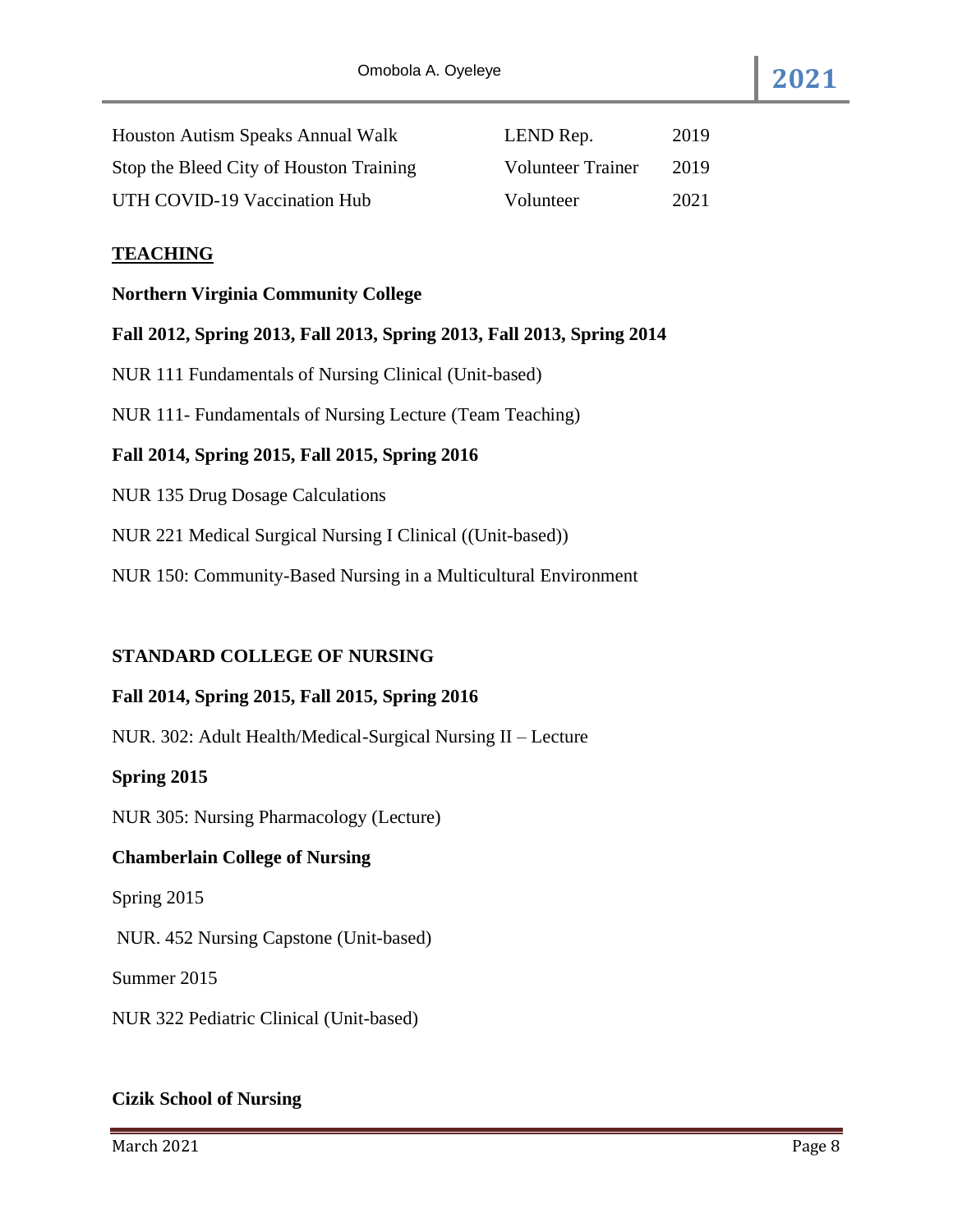## **Fall 2016**

NURS 3511- Health Assessment

NURS 3523- Adult/Older Health Care II (Lecture) -Co-Lead

NURS 3523B- Adult/Older Health Care II (Clinical)-(Precepted)

# **Spring 2017**

NURS 3511 Health Assessment

NURS 3523 Adult/Older Health Care II (Lecture)-Co-Lead

NURS 3523B Adult/Older Health Care II Clinical (Precepted)

NURS 3701W Professional Nursing Practice

## **Summer 2017**

NURS 3523-Adult/Older Health Care II (Lecture) -Co-Lead

NURS 3523B-Adult/Older Health Care II - Clinical -Co-Lead

NURS 3701W- Professional Nursing Practice

## **Fall 2017**

NURS 3701W- Professional Nursing Practice-Lead

NURS 3702W-Issues in Professional Practice-Co-Lead

NURS 6136W-Foundations Teach & Learning in Nursing

# **Spring 2018**

NURS 3701W- Professional Nursing Practice (Lecture)-Co-Lead

NURS 3702W-Issues in Professional Practice-Lead

NURS 6137W-Curriculum Development and Evaluation

## **Summer 2018, Fall 2018, Spring 2019, Summer 2019**

NURS 3701W-Professional Nursing Practice -**Lead**

NURS 3702W-Issues in Prof Practice -**Lead**

NURS 3704W-Synthesis: Applications for Change into Practice for RNs